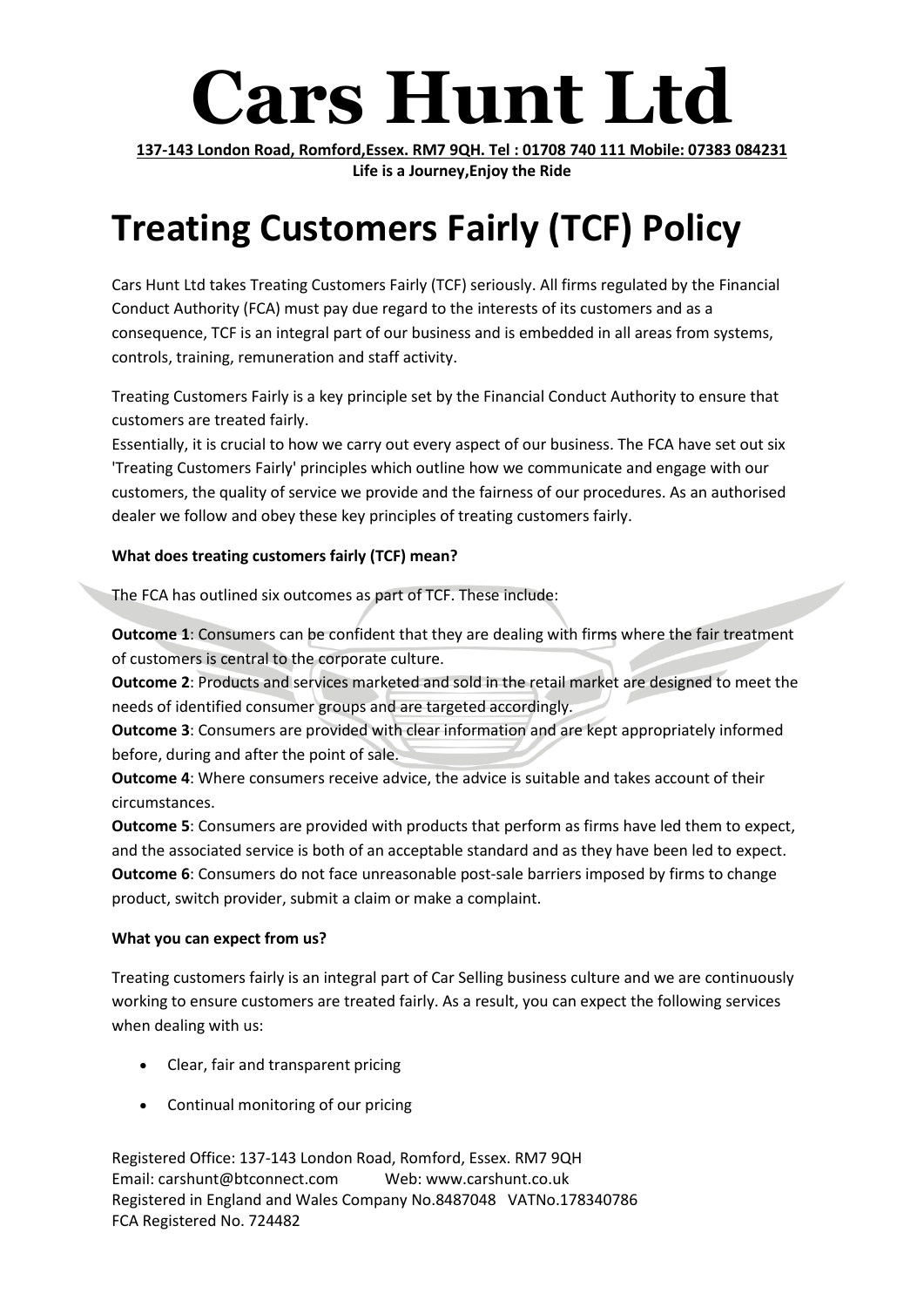# **Cars Hunt Ltd**

### **137-143 London Road, Romford,Essex. RM7 9QH. Tel : 01708 740 111 Mobile: 07383 084231 Life is a Journey,Enjoy the Ride**

- Quality advice from our sales team based on customer needs, priorities and circumstances
- Clear and transparent information regarding pricing as detailed in our Initial Disclosure Document
- Continual advice and support
- Clear and jargon free information on the product with adequate opportunity for customers to ask questions
- After-sales information and services including contract reminders, product updates and help and advice regarding additional services
- Full complaints handling procedure

#### **How we work to deliver this**

Treating customers fairly is a continuous process and we are always striving to ensure Cars Hunt Ltd is able to comply with the FCA but also to ensure customers are indeed being treated in a responsible and fair manner. We undertake this process in the following way:

- Continual investment in systems.
- Robust training and competence of all staff.
- Giving customers access to clear and jargon free information.
- Systematic audits by management and external organizations
- Undertaking detailed analysis to review where improvements can be made
- Regular audit of telephone and electronic correspondence.
- Reviewing input from customers and staff.
- Training and reviewing of Regulatory bulletins from the FCA

## **What is expected of you?**

In order to deliver the best possible service, we rely on you (the Customer) to also play your part. An efficient service relies as much on capable and confident consumers as it does on the firms who are committed to treating customers fairly. When dealing with us, we expect you to:

- Engage with us properly and provide accurate information
- Raise questions if you are uncertain about any aspect of the product or service

Registered Office: 137-143 London Road, Romford, Essex. RM7 9QH Email: carshunt@btconnect.com Web: www.carshunt.co.uk Registered in England and Wales Company No.8487048 VATNo.178340786 FCA Registered No. 724482